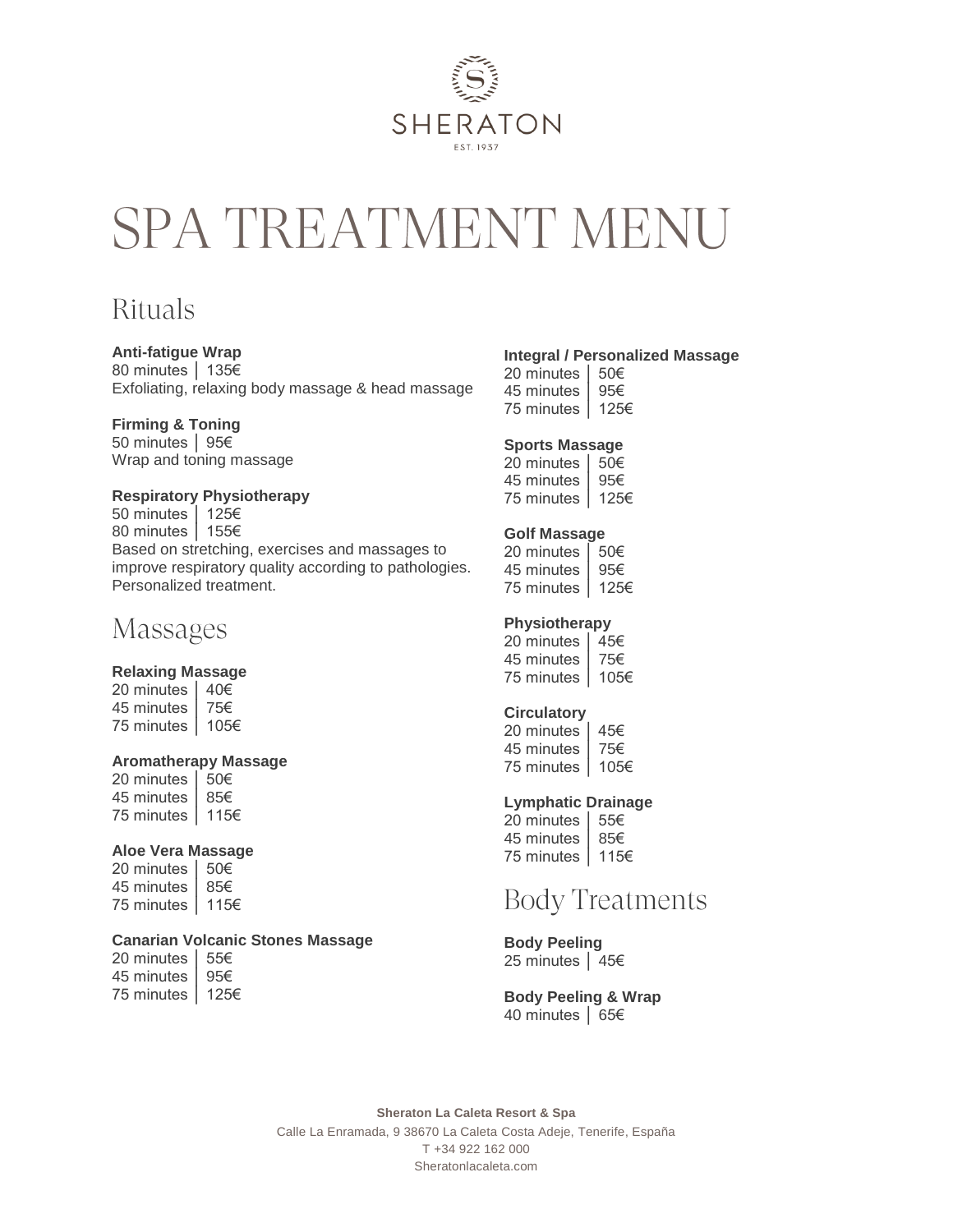

# **Aesthetic Treatments**

**Classic Manicure / Spa** 15 minutes │ 25€ 30 minutes │ 35€

**Classic Pedicure / Spa** 25 minutes │ 35€ 45 minutes │ 55€

**Classic Manicure & Pedicure** 45 minutes │ 60€

**Spa Manicure & Pedicure** 80 minutes │ 75€

**Semi-permanent Manicure**  30 minutes │ 40€

**French Manicure**  25 minutes │ 35€

**Waxing**  From 12€ Eyebrows

**Hair Removal**  From 18€ Body

### Hairdresser

**Wash, Cut and Blow Dry** Short │ 30€ Medium │ 35€ Large │ 40€

**Wash and Blow Dry** Short │ 20€ Medium │ 25€ Large │ 30€

**Wash and Rollers Set** Short │ 20€

Medium │ 25€ Large │ 30€

**Hair Curling** From 15€

**Hair Up** From 40€

**Gents** Cut & Finish │ 20€ Clipper Cut │ 15€ Beard Trim │ 10€ Colour │ 30€

**Colour** Root Tint │ 35€ Full Head Tint │ from 45€ Highlights (half head) │ from 45€ Highlights (full head) │ from 55€

**Children (Under 10)** Cut │ 15€

**Supplement two or more colours**  From 20€

### Spa Experiences

**Thalasso Spa Circuit**  90 minutes 1 person │ 25€ 2 persons │ 45€ 3 persons │ 60€ 4 persons │ 75€ Hotel Guest │ 1 person │18€ Hotel Guest │ 2 persons │30€

Thalasso spa circuit with a glass of cava with the guarantee of exclusivity, privacy, security, quality and Anti-Covid protocol. Thalasso Circuit with lumbalgic and leg jets, jacuzzi, volcanic spa, roman bath in the exterior and relaxation zone in the outdoor and indoor area. Not available: sauna and steam room

**Sheraton La Caleta Resort & Spa** Calle La Enramada, 9 38670 La Caleta Costa Adeje, Tenerife, España T +34 922 162 000 Sheratonlacaleta.com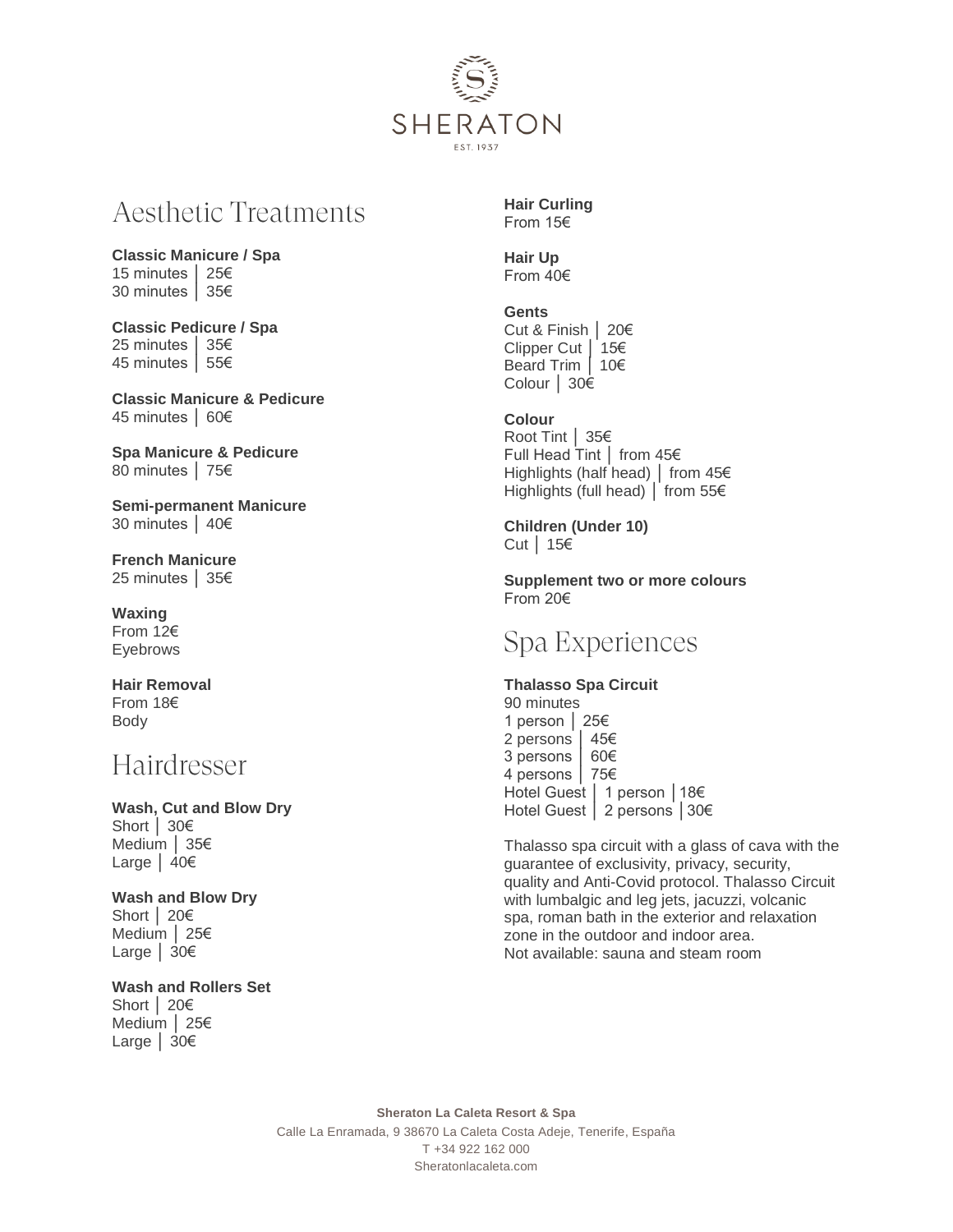### **Thalasso Spa Circuit with Tibetan Bowl Therapy**

2 persons │ 65€ 3 persons │ 80€ 4 persons │ 95€

Every Sunday from 10 a.m. to 12 p.m. and from 4 p.m. to 6 p.m. personalized Thalasso spa circuit with a glass of cava, including a session of Tibetan bowls and shamanic drum to unlock chakras.

### **Spa Beauty Party Marilyn Monroe**

4-10 persons │ 55€ / per person Spa circuit for the five senses │ 90 minutes Express pedicure │30 minutes Foot massage │10 minutes Glass of cava

### **Spa Beauty Party Audrey Hepburn**

4-10 persons │ 75€ / per person Spa circuit for the five senses │ 90 minutes Relaxing or decontracting massage │20 minutes Hydration body treatment | 30 minutes Glass of cava in the relaxation area

### **Beauty Family Experience**

2 persons │ 55€ 1 classic manicure & pedicure 1 children´s manicure Glass of cava or tea and fruit juice

### **Relax Family Experience**

2 persons │ 75€ 1 adult relaxing massage │ 20 minutes 1 children´s flavours massage│15 minutes Glass of cava or tea and fruit juice

### Getaways

### **Romantic Getaway**

2 persons │ 230€ Let yourself be carried away by comfort enjoying the experience with your partner. Couples massage to choose between aromatic, chocolate or therapeutic │ 45 minutes Personalized Thalasso spa circuit │90 minutes Private Jacuzzi │30 minutes Bottle of cava

### **Wellness Getaway**

2 persons │ 215€ Reach a state of satisfaction and comfort enjoying this getaway. Personalized couples massage │ 45 minutes Personalized Thalasso spa circuit and Turkish bath / hammam | 90 minutes Bottle of cava

### **Relax Getaway**

2 persons │ 255€ Let the calm envelop you; immerse yourself in a relaxing experience. 2 relaxing massages including facial anti-stress│ 75 minutes Personalized Thalasso spa circuit │90 minutes Welcome tea or glass of cava and at the end

### **Detox Getaway**

2 persons │ 180€ Purify your body, enjoying absolute relaxation. Welcome detox juice or tea Pulse diagnostics to personalize your treatment Lymphatic drainage │ 45 minutes Thermal peloids wrap │20 minutes Thalasso spa circuit │90 minutes Conscious Eating Guide

### Programs

### **Anti-stress Program**

1 person │ 195€ Personalized Thalasso spa access with private hammam Aromatic or hot stones massage│ 45 minutes Foot massage │20 minutes Head massage | 20 minutes Additional person 15% discount

### **Anti-pain Program**

1 person │ 225€ Thermal wrap at localized area │ 20 minutes Localized therapeutic massage │20 minutes Head massage | 20 minutes Personalized massage (combination of several techniques and of preference: therapeutic, Swedish, Ayurveda, Balinese, bamboo│75 minutes Additional person 15% discount

**Sheraton La Caleta Resort & Spa** Calle La Enramada, 9 38670 La Caleta Costa Adeje, Tenerife, España T +34 922 162 000 Sheratonlacaleta.com